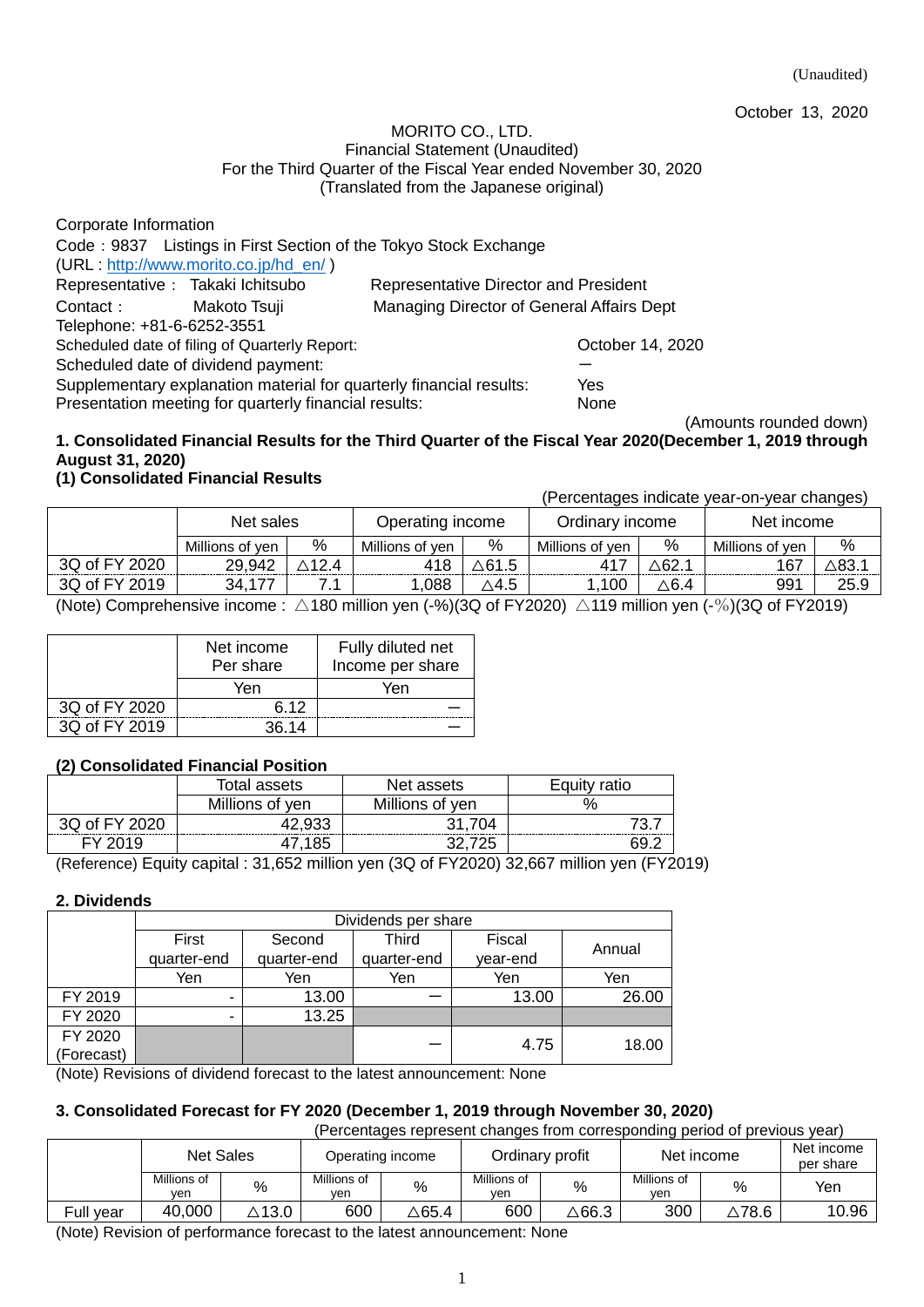\*Notes

(1) Changes of important subsidiaries during the period : None (changes of specific subsidiaries in accordance with changes in the scope of consolidation) Newly included : None Excluded : None

(2) Adoption of special accounting treatment for preparing quarterly consolidated financial statements: None

(3) Changes in accounting policies and changes or restatement of accounting estimates

- (i) Changes in accounting policies caused by revision of accounting standards: Yes
- (ii) Changes in accounting policies other than (i): None
- (iii) Changes in accounting estimates: None
- (iv) Restatements: None

\* For details, please refer to "2. Quarterly Consolidated Financial Statements (3) Notes regarding Quarterly Consolidated Financial Statements" on page 10.

(4) Number of outstanding shares (common shares)

(i) Number of outstanding shares, including treasury shares at end of period: 30,800,000 shares (as of August 31, 2020) 30,800,000 shares (as of November 30, 2019) (ii) Number of shares of treasury stock at end of period: 3,420,060 shares (as of August 31, 2020) 3,420,060 shares (as of November 30, 2019) (iii) Average outstanding number of shares during the period: 27,379,940 shares (the 3Q of FY2020) 27,427,884 shares (the 3Q of FY2019)

\* This quarterly financial summary is not subject to quarterly review by certified public accountants or an audit firm.

\* Disclosure and other special notes regarding performance forecasts.

The forecast in this cumulative quarterly statement is based on information available to Morito Group and certain premises which are deemed to be rational, and numbers we actually get may greatly differ from those in the forecasts due to various factors.

As for supporting premises to the performance forecasts or notes to be kept in mind for the usage of this forecasts, refer to "1. Qualitative Information for the Period under Review (2) Forecasts of Consolidated Business Results and other Forward-looking Information" on page 5.

In addition, we have introduced "Stock Granting Trust (J-ESOP)" and "Board Incentive Plan (BIP)". Consequently, the shares held by Custody Bank of Japan, Ltd., and the Master Trust Bank of Japan, Ltd., are included in the treasury stock.

Custody Bank of Japan, Ltd. was inaugurated by the merger of JTC Holdings, Ltd., Trust & Custody Services Bank, Ltd. and Japan Trustee Services Bank, Ltd. on July 27, 2020.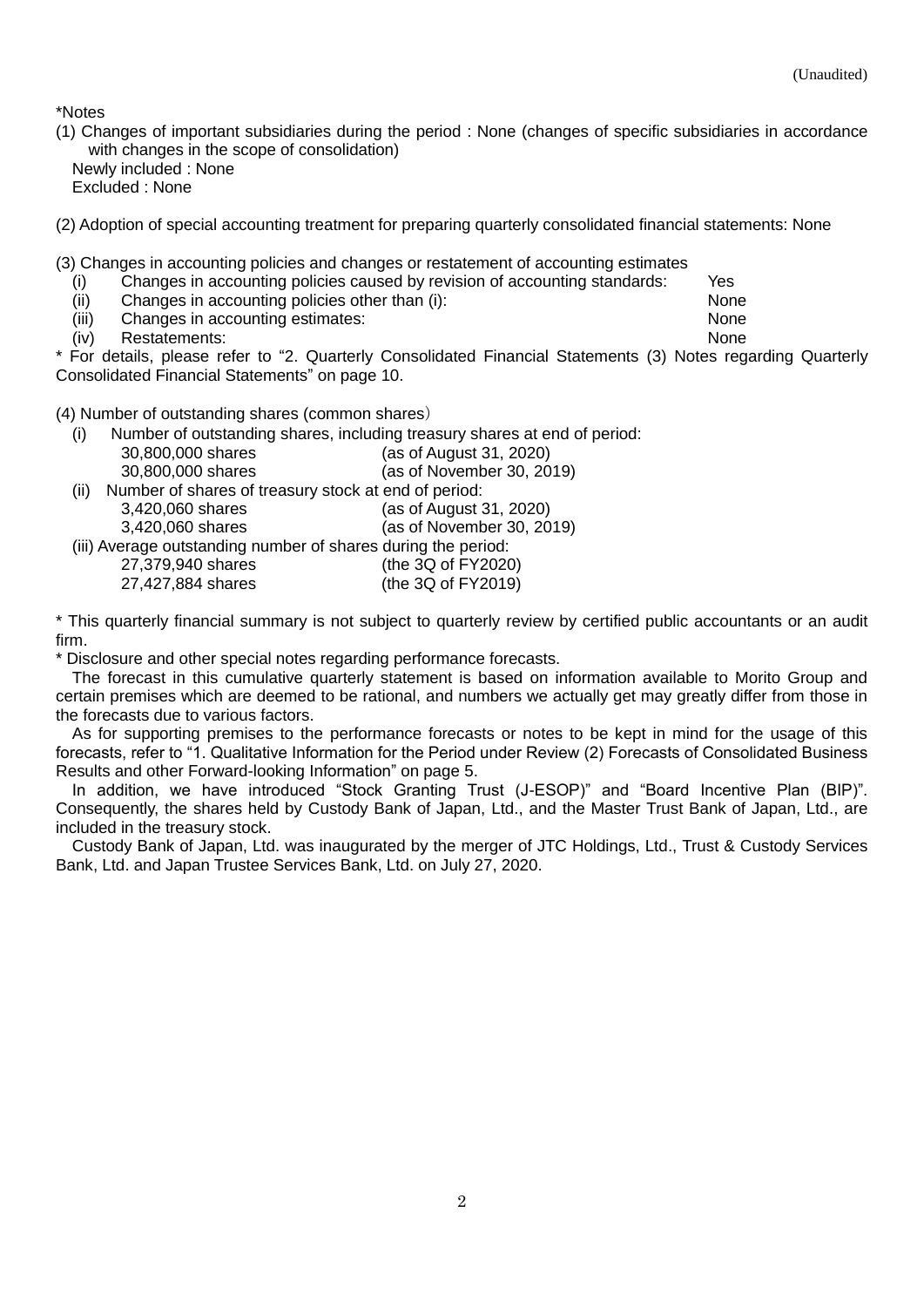# Index

| (2) Forecast of Consolidated Business Results and other Forward-looking Informantion 5       |  |
|----------------------------------------------------------------------------------------------|--|
|                                                                                              |  |
|                                                                                              |  |
| (2) Quarterly Consolidated Statements of Income and Consolidated Statements of Comprehensive |  |
|                                                                                              |  |
|                                                                                              |  |
|                                                                                              |  |
|                                                                                              |  |
|                                                                                              |  |
|                                                                                              |  |
|                                                                                              |  |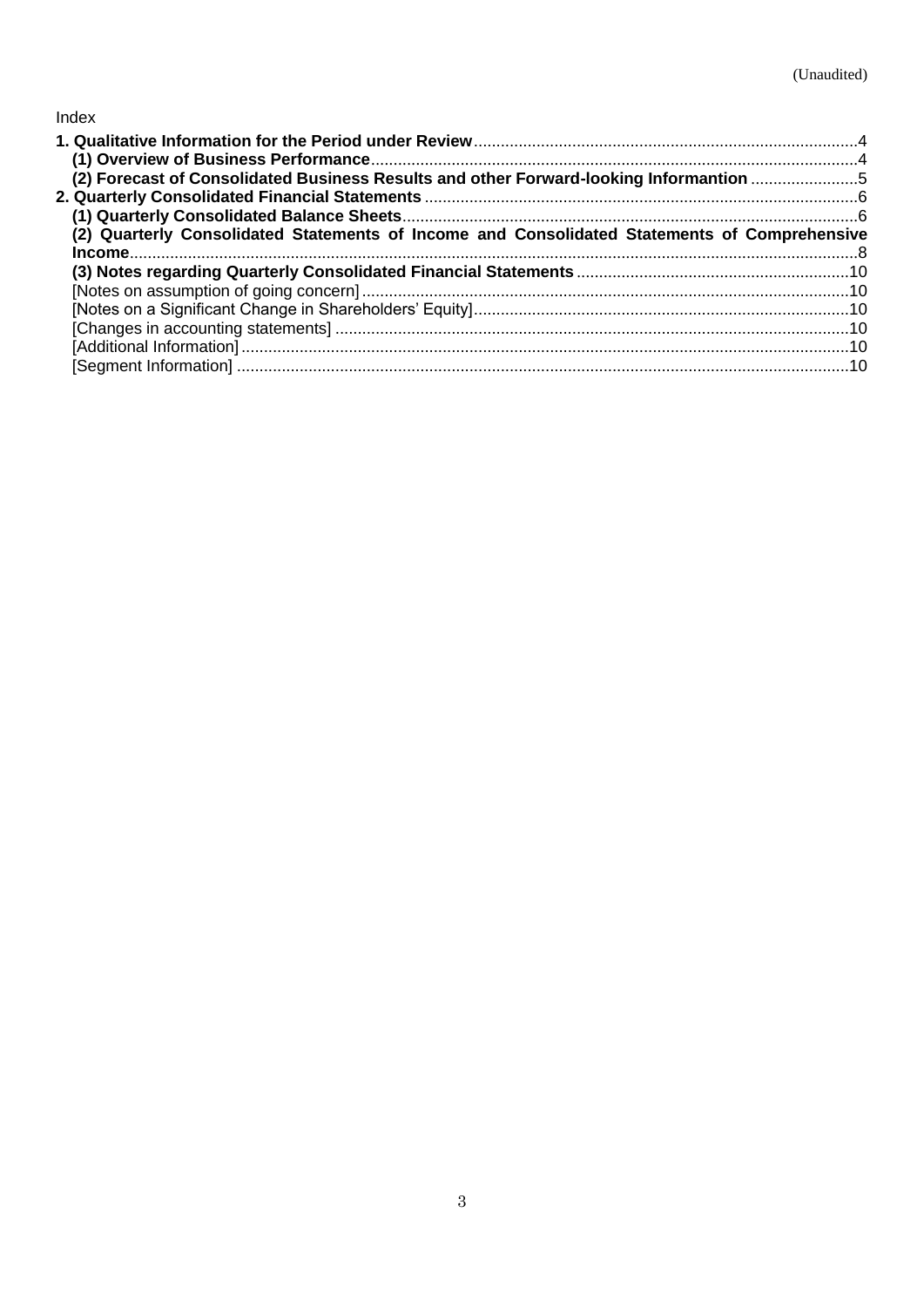### <span id="page-3-0"></span>**1. Qualitative Information for the Period under Review**

### <span id="page-3-1"></span>**(1) Overview of Business Performance**

In the Third quarter (from December 1, 2019 through August 31, 2020) of the fiscal year ended November 30th, 2020, the global epidemic of the novel coronavirus led to lockdowns and emergency declarations in many countries, which caused the global economy to stagnate at a level never before experienced. Therefore in the consolidated cumulative third quarter (from June 1, 2020 through August 31, 2020), there was growing concern about the downside risk of the economy due to the second wave of infection spread.

In such circumstances, Morito Group who deals with apparel materials and consumer products has been pushing forward with the 8<sup>th</sup> mid-term management plan and aiming for continuous business growth by creating values new value for the Morito Group beyond the value-added our items, under the corporate vision of 『Create Morito's existence value, Realize "New Morito Group"』. In the consolidated cumulative third quarter, our business was in the difficult situation. Firstly, it was because that the business of apparel materials was affected by self-restraint of department stores and mass retailers to prevent the spread of the novel coronavirus around the world. Secondly, it was because that the business of consumer products was affected by the suspension of automobile-related factories in Japan and overseas for a certain period time. On the other hand, we worked to expand our business by receiving orders for products related to new lifestyles in the corona disaster and capturing new needs in response to the growing demand for staying home.

As a result, in the current quarterly performance reaches net sales ¥29,942 million (decreased by 12.4% from a year earlier), operating income ¥418 million (decreased by 61.5% from a year earlier), ordinary income ¥417 million (decreased by 62.1 % from a year earlier), net income ¥167 million (decreased by 83.1 % from a year earlier).

|            | 1Q                  | 2Q                  | 3Q                  |
|------------|---------------------|---------------------|---------------------|
| USD        | 108.76 (112.91)     | 108.87 (110.23)     | 107.63 (109.90)     |
| <b>EUR</b> | 120.32 (128.82)     | (125.16)<br>120.09  | 118.58 (123.50)     |
| RMB        | 15.44 (16.32)       | $15.59$ $(16.33)$   | $15.17$ $(16.07)$   |
| <b>HKD</b> | $13.90$ $(14.42)$   | $14.01$ $(14.05)$   | $13.89$ $(14.02)$   |
| <b>TWD</b> | (3.66)<br>3.57      | $3.62$ $(3.58)$     | $3.60$ $(3.53)$     |
| <b>VND</b> | $0.0047$ $(0.0048)$ | $0.0047$ $(0.0047)$ | $0.0046$ $(0.0047)$ |
| <b>THB</b> | (3.44)<br>3.59      | (3.49)<br>3.48      | (3.48)<br>3.37      |
| <b>MXN</b> | (5.70)<br>5.65      | (5.74)<br>5.49      | (5.75)<br>4.63      |

The exchange rate used for the oversea subsidiaries' consolidated financial statement of the current quarter end as below:

### (Notes)

1. ( ) is the exchange rate of the quarter of FY2019.

### Segment information as below

### [Japan]

As for the apparel division, sales of items related to new demand for masks and other products increased, but sales of accessories for casual wear, working wear and men's heavy clothing decreased.

In the consumer product division, sales of skateboards and other sports-related products and products for one dollar shops increased by growing demand for staying home, but sales of products related to automobile interior components decreased.

As a result, net sales reached 21,105 million yen (decreased by 13.4% from a year earlier). [Asia]

As for the apparel division, sales of accessories to apparel manufacturers decreased.

In the consumer product division, sales of automobile interior components to Japanese auto manufacturers increased in China. As a result, net sales reached 5,258 million yen (decreased by 2.4% from the previous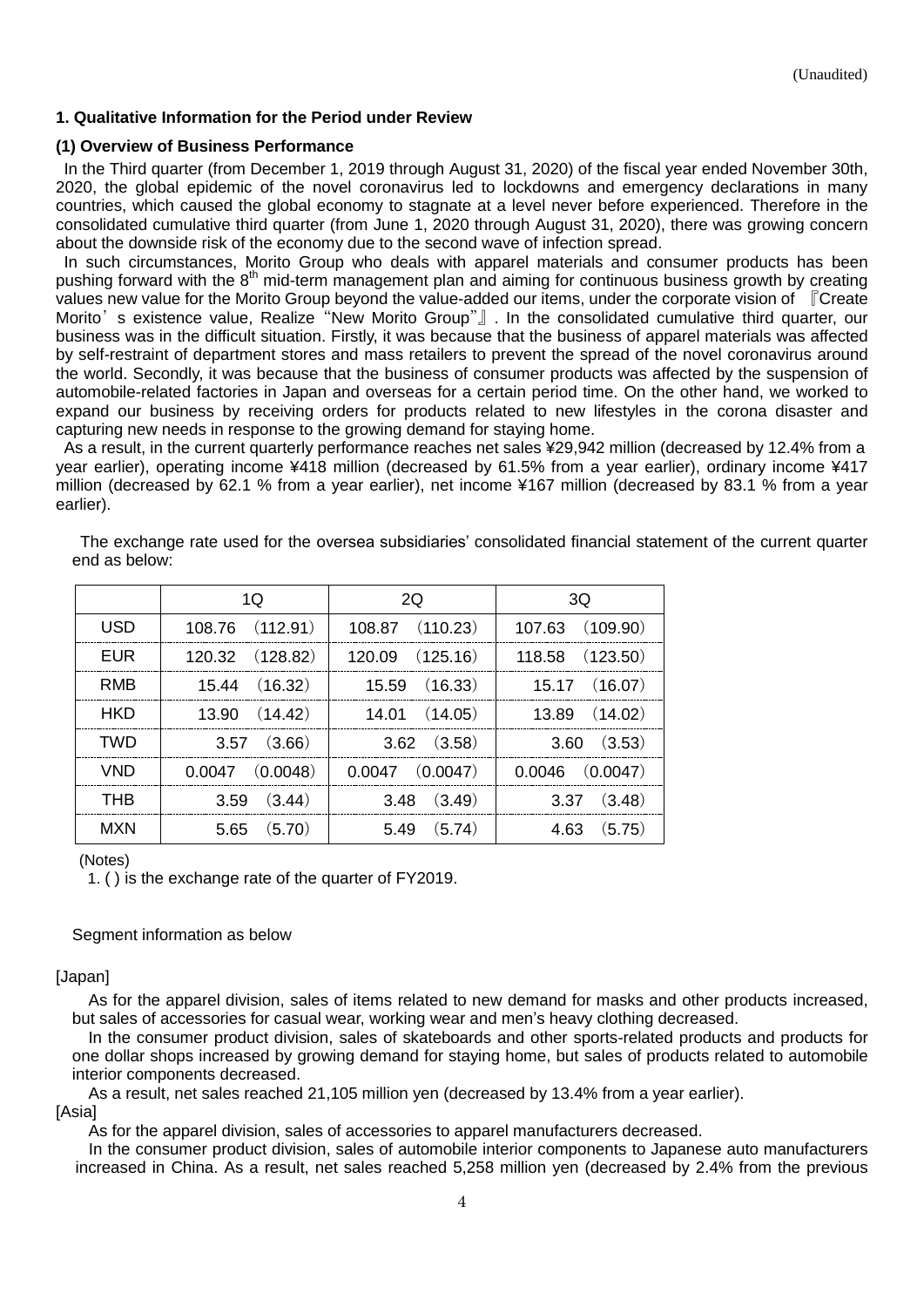year).

### [Europe and the U.S.]

As for the apparel division, sales of accessories to medical industry increased, but sales of accessories to apparel manufacturers decreased.

In the consumer product division, sales of automobile interior components to Japanese auto manufacturers in Europe and the US decreased.

As a result, net sales reached 3,579 million yen (decreased by 18.8% from the previous year).

### <span id="page-4-0"></span>**(2) Forecast of Consolidated Business Results and other Forward-looking Information**

The consolidated financial forecast for the fiscal year ending November 30, 2020 remains unchanged from the figures announced in the "Financial Statement For the Second Quarter of the Fiscal Year ended November 30, 2020" (July 13, 2020).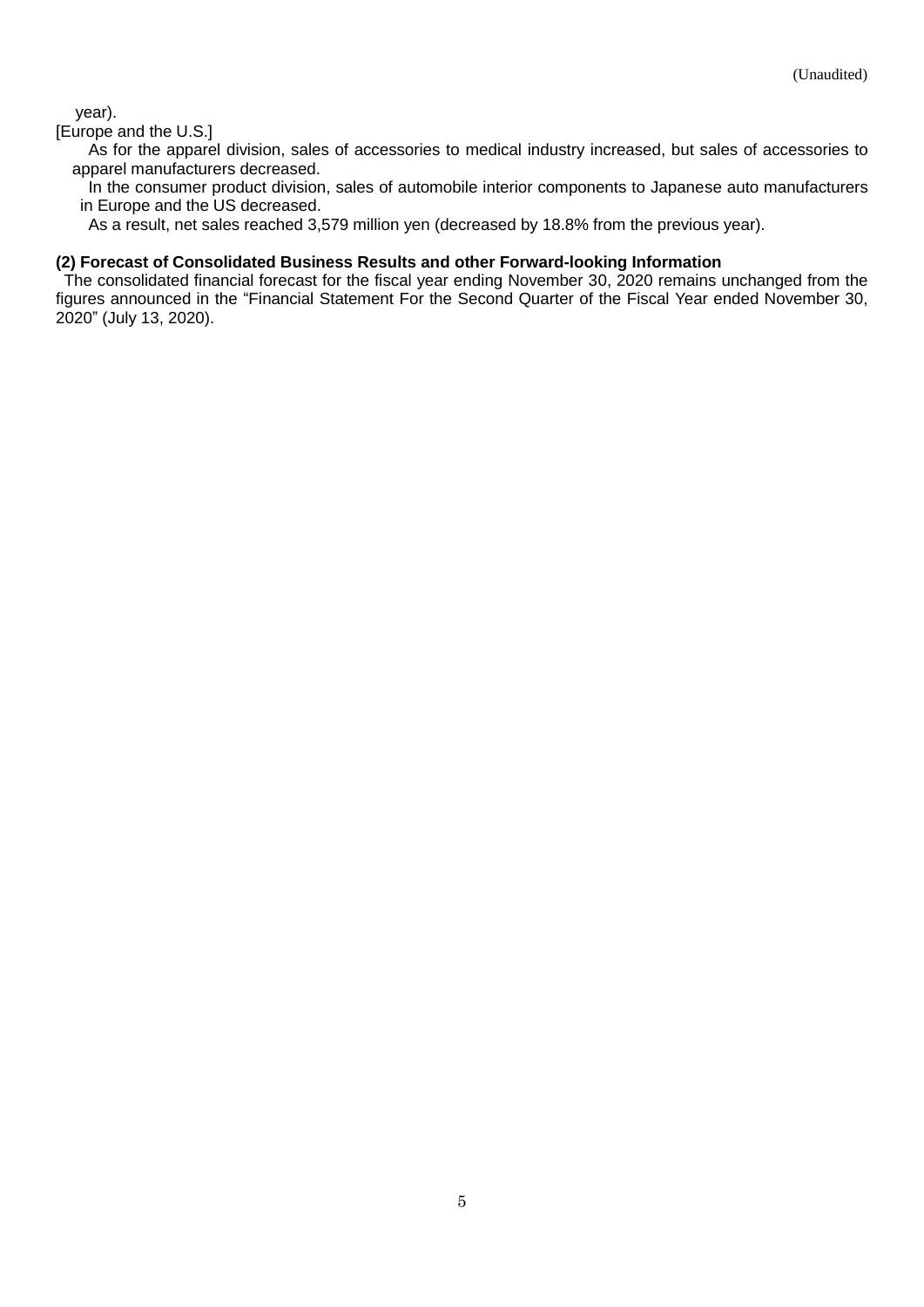# <span id="page-5-0"></span>**2. Quarterly Consolidated Financial Statements**

# <span id="page-5-1"></span>**(1) Quarterly Consolidated Balance Sheets**

|                                                      | FY 2019                   | FY 2020                 |
|------------------------------------------------------|---------------------------|-------------------------|
|                                                      | (As of November 30, 2019) | (As of August 31, 2020) |
|                                                      | Thousands of yen          | Thousands of yen        |
| <b>Assets</b>                                        |                           |                         |
| <b>Current assets</b>                                |                           |                         |
| Cash and deposits                                    | 9,716,355                 | 9,574,207               |
| Notes and accounts receivable                        | 11,773,061                | 8,859,817               |
| <b>Inventory</b>                                     | 5,083,679                 | 5,480,287               |
| Other current assets                                 | 1,115,458                 | 685,475                 |
| Allowance for doubtful accounts                      | $\triangle$ 30,645        | $\triangle$ 32,751      |
| Total current assets                                 | 27,657,908                | 24,567,036              |
| <b>Fixed assets</b>                                  |                           |                         |
| Tangible fixed assets                                |                           |                         |
| Land                                                 | 4,074,904                 | 4,074,783               |
| Other tangible fixed assets                          | 5,735,985                 | 5,611,910               |
| Total tangible fixed assets                          | 9,810,890                 | 9,686,694               |
| Intangible fixed assets                              |                           |                         |
| Goodwill                                             | 2,839,168                 | 2,656,609               |
| Other Intangible fixed assets                        | 1,154,248                 | 1,102,720               |
| Total intangible fixed assets                        | 3,993,417                 | 3,759,330               |
| Investments and other fixed assets                   |                           |                         |
| <b>Investment securities</b>                         | 4,396,289                 | 3,781,186               |
| Net defined benefit asset                            | 268,300                   | 264,975                 |
| Other fixed assets                                   | 1,120,508                 | 938,938                 |
| Allowance for doubtful account                       | ∆67,253                   | △67,431                 |
| Total investments and other fixed assets             | 5,717,844                 | 4,917,669               |
| <b>Total fixed assets</b>                            | 19,522,152                | 18,363,693              |
| Deferred assets                                      | 5,601                     | 2,450                   |
| <b>Total assets</b>                                  | 47,185,662                | 42,933,181              |
| Liabilities                                          |                           |                         |
| <b>Current liabilities</b>                           |                           |                         |
| Notes and accounts payable                           | 4,859,108                 | 3,807,577               |
| Short-term loans payable                             | 50,000                    | 50,000                  |
| Current portion of bonds                             | 400,000                   | 400,000                 |
| Current portion of long-term debt                    | 506,666                   | 530,000                 |
|                                                      | 441,253                   |                         |
| Accrued tax payable<br>Reserve for bonuses           | 229,983                   | 134,296                 |
|                                                      |                           | 179,051                 |
| Reserve for director's bonuses                       | 71,595                    | 30,567                  |
| Other current liabilities                            | 2,333,488                 | 1,269,404               |
| Total current liabilities                            | 8,892,095                 | 6,400,898               |
| <b>Fixed liabilities</b>                             |                           |                         |
| Bonds payable                                        | 200,000                   |                         |
| Long-term debt                                       | 2,674,590                 | 2,230,422               |
| Provision for retirement benefit by stock            | 31,824                    | 37,664                  |
| Provision for director's retirement benefit          | 57,249                    | 62,537                  |
| Provision for director's retirement benefit by stock | 56,428                    | 70,223                  |
| Provision for environmental measures                 | 19,360                    | 19,320                  |
| Net defined benefit liability                        | 892,694                   | 883,986                 |
| Other fixed liabilities                              | 1,635,921                 | 1,523,307               |
| <b>Total fixed liabilities</b>                       | 5,568,069                 | 4,827,462               |
| <b>Total liabilities</b>                             | 14,460,164                | 11,228,360              |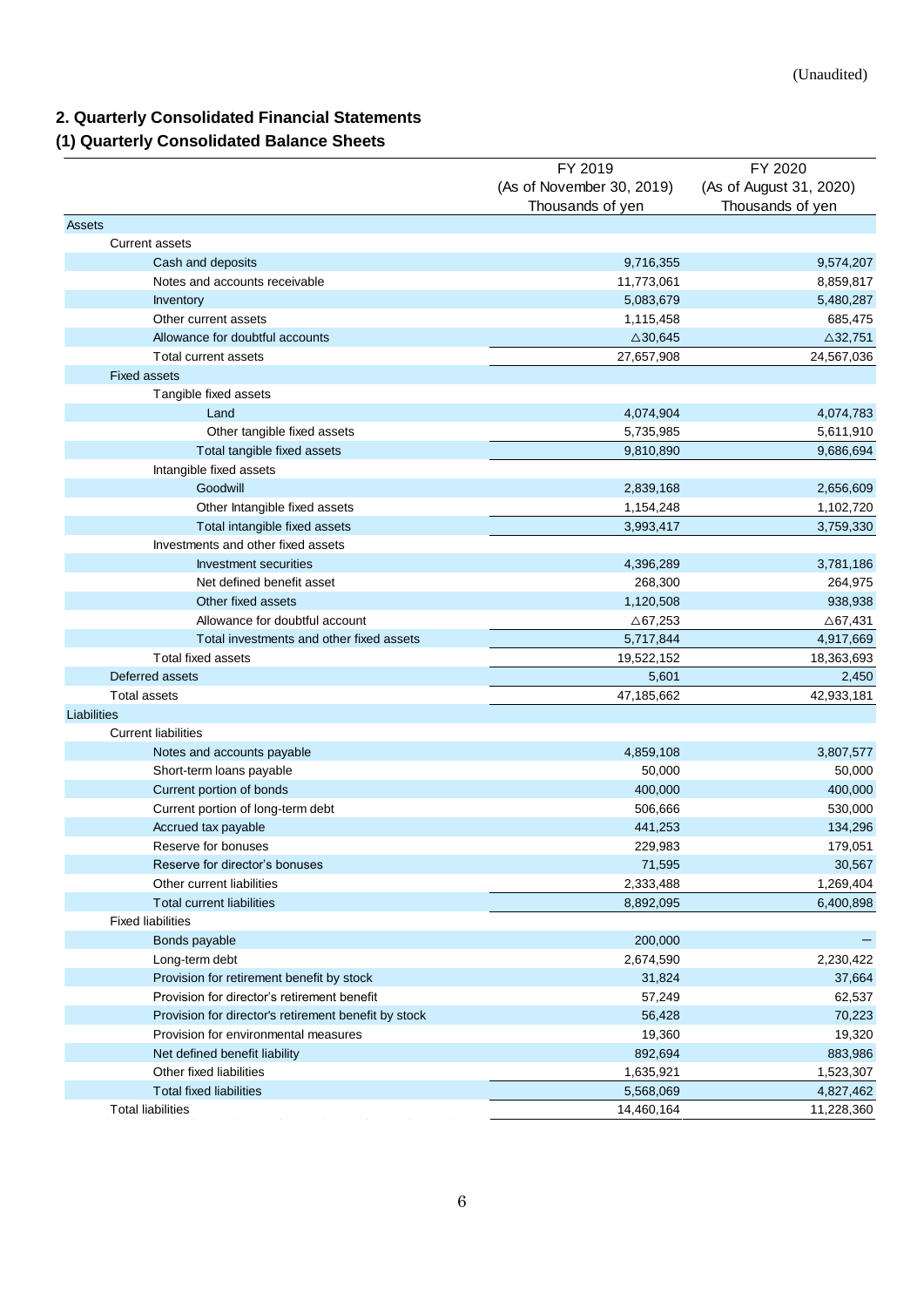|                                                       | FY 2019                   | FY 2020                 |
|-------------------------------------------------------|---------------------------|-------------------------|
|                                                       | (As of November 30, 2019) | (As of August 31, 2020) |
|                                                       | Thousands of yen          | Thousands of yen        |
| <b>Net Assets</b>                                     |                           |                         |
| Shareholders' equity                                  |                           |                         |
| Capital                                               | 3,532,492                 | 3,532,492               |
| Capital surplus                                       | 3,503,243                 | 3,507,603               |
| <b>Retained earnings</b>                              | 26,072,687                | 25,403,252              |
| Treasury stock                                        | $\triangle$ 2,222,696     | $\triangle$ 2,227,056   |
| Total shareholders' equity                            | 30,885,726                | 30,216,291              |
| Other comprehensive income                            |                           |                         |
| Valuation difference on available-for-sale securities | 1,185,435                 | 810,915                 |
| Deferred gains or losses on hedges                    | 946                       | $\triangle 9$           |
| Difference in revaluation of land                     | 451,115                   | 451,115                 |
| Foreign currency translation adjustment               | 170,300                   | 192,837                 |
| Remeasurement of defined benefit plans                | $\triangle$ 25,723        | $\triangle$ 18,604      |
| Total other comprehensive income                      | 1,782,074                 | 1,436,254               |
| Subscription rights to shares                         | 57,697                    | 57,172                  |
| Minority interests                                    |                           | △4,896                  |
| Total net assets                                      | 32,725,498                | 31,704,820              |
| Total liabilities and net assets                      | 47,185,662                | 42,933,181              |
|                                                       |                           |                         |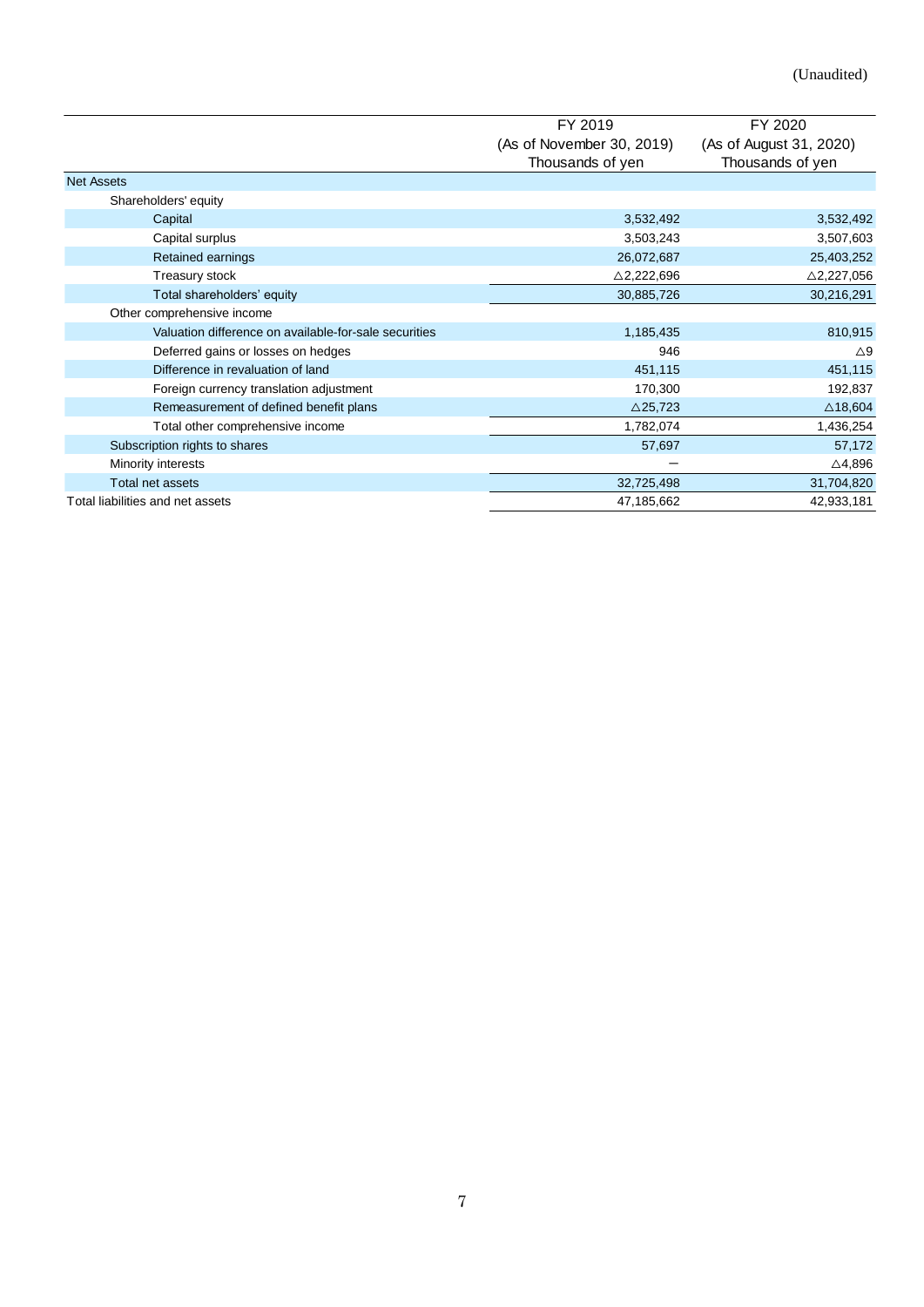# <span id="page-7-0"></span>**(2) Quarterly Consolidated Statements of Income and Consolidated Statements of Comprehensive Income**

Quarterly Consolidated Statements of Income

The Third Quarter accounting period

|                                                        | FY 2019                   | FY 2020                   |
|--------------------------------------------------------|---------------------------|---------------------------|
|                                                        | (December 1, 2018 through | (December 1, 2019 through |
|                                                        | August 31, 2019)          | August 31, 2020)          |
|                                                        | Thousands of yen          | Thousands of yen          |
| Net sales                                              | 34, 177, 031              | 29,942,830                |
| Cost of sales                                          | 25,021,525                | 22,192,423                |
| Gross profit                                           | 9,155,505                 | 7,750,406                 |
| Total selling, general and administrative expense      | 8,066,893                 | 7,331,748                 |
| Operating Income                                       | 1,088,612                 | 418,657                   |
| Non-operating income                                   |                           |                           |
| Interest received                                      | 20,829                    | 11,245                    |
| Dividends received                                     | 53,232                    | 53,229                    |
| Rent on real estate                                    | 50,507                    | 50,178                    |
| Equity in earnings of affiliates                       | 50,898                    | 28,435                    |
| Other non-operating income                             | 46,684                    | 54,390                    |
| Total non-operating income                             | 222,152                   | 197,479                   |
| Non-operating expenses                                 |                           |                           |
| Interest paid                                          | 6,912                     | 10,232                    |
| Cash discount on sales                                 | 63,422                    | 51,534                    |
| Foreign Exchange Loss                                  | 44,087                    | 58,111                    |
| Others non-operating expense                           | 96,213                    | 78,962                    |
| Total non-operating expense                            | 210,635                   | 198,841                   |
| Ordinary Income                                        | 1,100,129                 | 417,295                   |
| Extra ordinary income                                  |                           |                           |
| Gains on sales of fixed assets                         | 322,484                   | 867                       |
| Gains on sales of investment securities                | 85,339                    | 14,991                    |
| Gain on reversal of subscription rights to shares      | 367                       | 525                       |
| Total extra ordinary income                            | 408,191                   | 16,383                    |
| Extra ordinary loss                                    |                           |                           |
| Loss on sales of fixed assets                          | 67                        | 17,526                    |
| Loss on disposal of fixed assets                       | 4,037                     | 3,798                     |
| Loss on sales of investment securities                 | 415                       |                           |
| Loss on sales of golf club memberships                 |                           | 1,080                     |
| Loss on valuation of investment securities             |                           | 13,442                    |
| Loss on valuation of golf club membership              |                           | 5,374                     |
| Loss of business restructuring                         | 5,307                     |                           |
| Loss of the novel coronavirus                          |                           | 26,561                    |
| Total extra ordinary loss                              | 9,827                     | 67,783                    |
| Net income before taxes and other adjustment           | 1,498,493                 | 365,896                   |
| Corporate, inhabitant and business taxes               | 570,954                   | 276,651                   |
| Adjustments to corporate and other taxes               | $\triangle$ 63,573        | $\triangle$ 75,829        |
| Total income taxes                                     | 507,380                   | 200,821                   |
| Net income                                             | 991,112                   | 165,075                   |
| Profit(Loss) attributable to non-controlling interests |                           | $\triangle$ 2,411         |
| Profit(Loss) attributable to owners of parent          | 991,112                   | 167,486                   |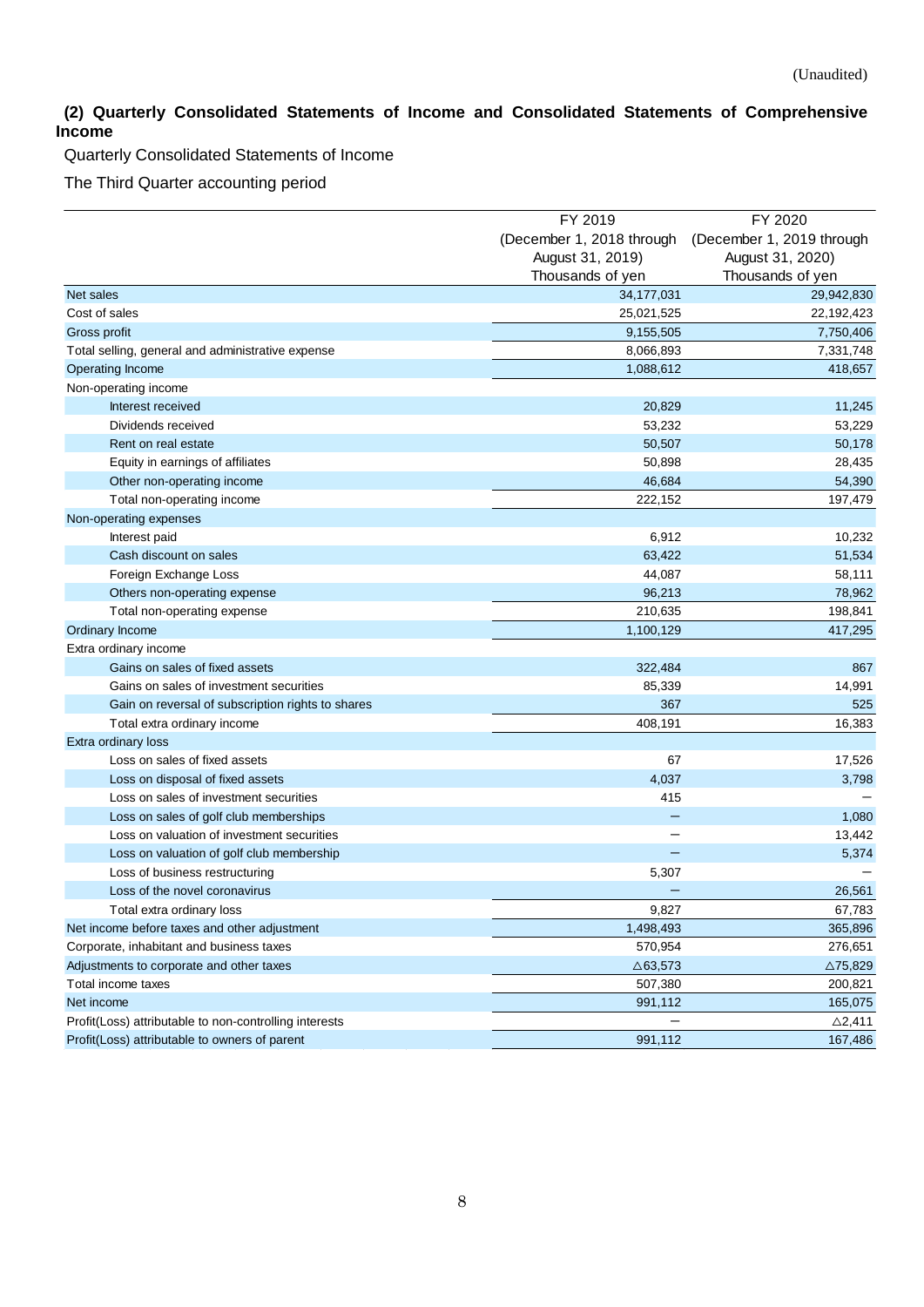# Quarterly Consolidated Statements of Comprehensive Income

# The Third Quarter accounting period

|                                                                                   | FY 2019             | FY 2020                                             |
|-----------------------------------------------------------------------------------|---------------------|-----------------------------------------------------|
|                                                                                   |                     | (December 1, 2018 through (December 1, 2019 through |
|                                                                                   | August 31, 2019)    | August 31, 2020)                                    |
|                                                                                   | Thousands of yen    | Thousands of yen                                    |
| Net Income                                                                        | 991,112             | 165,075                                             |
| Other comprehensive income                                                        |                     |                                                     |
| Unrealized gain(loss) on available-for-sale securities                            | $\triangle$ 533,091 | $\triangle$ 374,520                                 |
| Deferred gains or losses on hedges                                                | $\triangle$ 677     | $\triangle$ 956                                     |
| Foreign currency translation adjustment                                           | $\triangle$ 595,798 | 22,536                                              |
| Adjustments to retirement benefit                                                 | 18,971              | 7,118                                               |
| Share of other comprehensive income of associates accounted for using equity metl | $\triangle 0$       |                                                     |
| Total other comprehensive income                                                  | △1,110,597          | △345,820                                            |
| Comprehensive income                                                              | $\triangle$ 119,484 | △180,745                                            |
| (Breakdown)                                                                       |                     |                                                     |
| Comprehensive income attribute to the parent                                      | $\triangle$ 119,484 | $\triangle$ 178,334                                 |
| Comprehensive income attribute to the minority shareholders                       |                     | $\triangle$ 2,411                                   |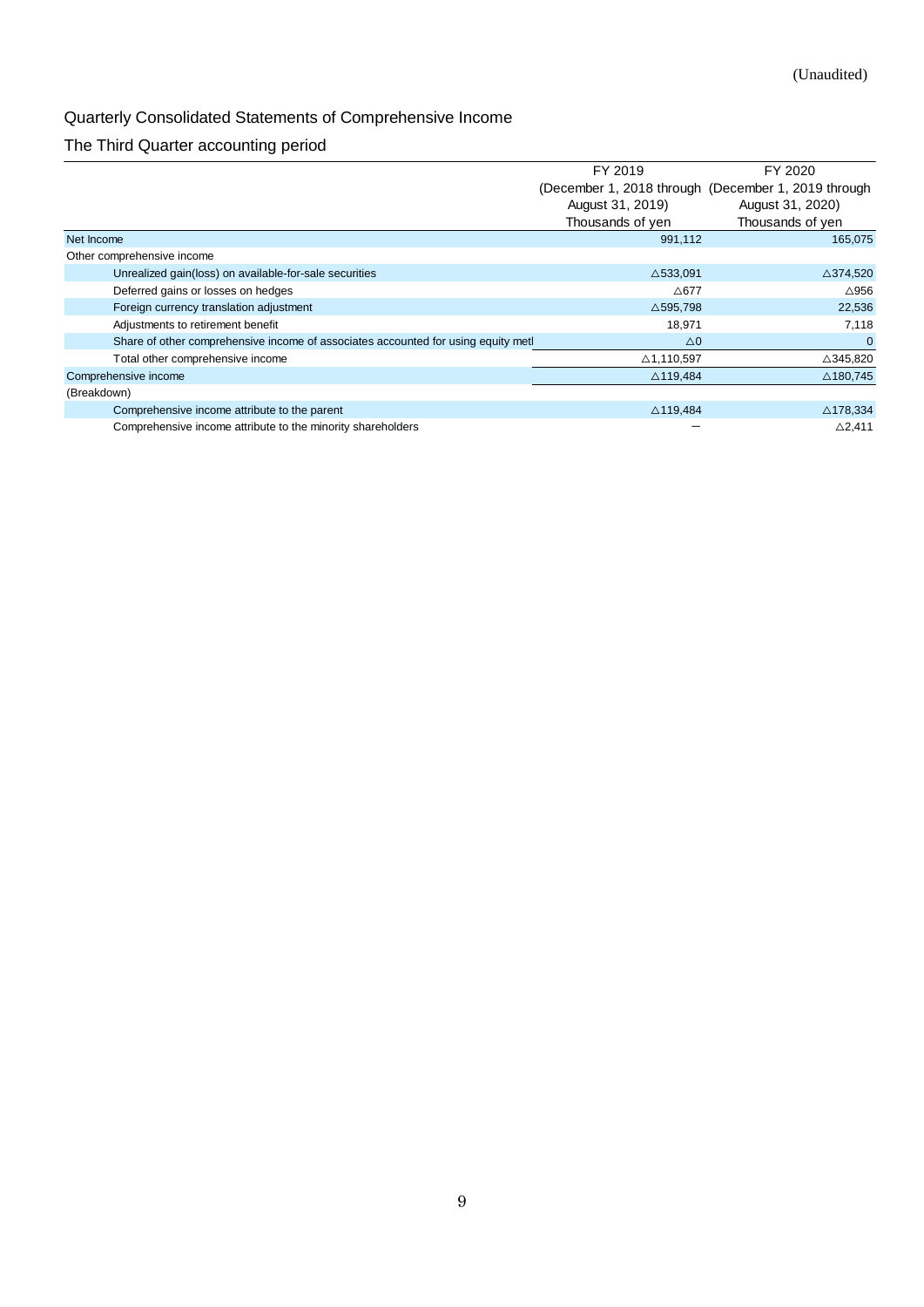# <span id="page-9-0"></span>**(3) Notes regarding Quarterly Consolidated Financial Statements**

<span id="page-9-1"></span>[Notes on assumption of going concern] Not applicable.

<span id="page-9-2"></span>[Notes on a Significant Change in Shareholders' Equity] Not applicable.

### <span id="page-9-3"></span>[Changes in accounting statements]

Some overseas consolidated subsidiaries have applied IFRS 16 "Leases" from the beginning of the first quarter consolidated accounting period, and in principle, lessees recognize all leases as assets and liabilities. Regarding the application of this accounting standard, the method of recognizing the cumulative effect of the application of this standard, which is permitted as a transitional measure, on the date of initial application is adopted.

The impact of this change on the quarterly consolidated financial statements for the current third quarter consolidated cumulative period is immaterial.

### <span id="page-9-4"></span>[Additional Information]

(Impact of the Novel Coronavirus on Accounting Estimate)

In the Third quarter (from December 1, 2019 through August 31, 2020) of the fiscal year ended November 30th, 2020, the global epidemic of the novel coronavirus led to lockdowns and emergency declarations in many countries, which caused the global economy to stagnate at a level never before experienced. Therefore in the consolidated cumulative third quarter (from June 1, 2020 through August 31, 2020), there was growing concern about the downside risk of the economy due to the second wave of infection spread.

In such circumstances, the assumptions used in the accounting estimates associated with the novel coronavirus infections in the Japan, Asia, Europe and the United States segments remain unchanged from those included in the additional information for the Financial Statement (Unaudited) For the Second Quarter of the Fiscal Year ended November 30, 2020.

### <span id="page-9-5"></span>[Segment Information]

I. The Third Quarter of FY 2019 (December 1, 2018 through August 31, 2019)

1. The information on net sales, income or loss by reportable segment

(Thousands of yen)

|                                     |            | <b>Reportable Segment</b> |           | $1100$ about $100$ views $11$<br>Consolidated |                        |                                 |
|-------------------------------------|------------|---------------------------|-----------|-----------------------------------------------|------------------------|---------------------------------|
|                                     | Japan      | Asia                      | EU and US | Total                                         | Adjustment<br>(Note 1) | Statement<br>Amount<br>(Note 2) |
| <b>Net Sales</b>                    |            |                           |           |                                               |                        |                                 |
| Sales to external<br>customers      | 24,381,730 | 5,389,914                 | 4,405,385 | 34,177,031                                    |                        | 34,177,031                      |
| Inter segment sales<br>and transfer | 1.825.944  | 1,914,478                 | 13.340    | 3,753,763                                     | $\triangle$ 3,753,763  |                                 |
| Total                               | 26,207,675 | 7,304,393                 | 4,418,726 | 37,930,795                                    | $\triangle$ 3,753,763  | 34,177,031                      |
| Segment income                      | 1,118,025  | 385,196                   | 147,667   | 1,650,889                                     | $\triangle$ 562,277    | 1,088,612                       |

(Notes)

1. Adjustment of  $\triangle$ 562,277 thousand yen includes corporate expenses of  $\triangle$ 434,647 thousand yen that are not distributed to each reportable segment and other $\triangle$ 127,629 thousand yen.

2. The amount of segment income is adjusted with operating profits on the consolidated quarterly profit and loss statements.

# 2. Change in reportable segments

(Change in method of measuring income or loss by reportable segments)

From the consolidated cumulative third quarter (from June 1, 2020 through August 31, 2020), the criteria for allocation of corporate expenses have been changed by the transition to a holding company structure. Group management costs mainly incurred by the holding company, are not distributed to each reportable segment and are used as corporate expenses.

Therefore, the segment income of the "Japan" segment increased by 182,203 thousand yen and the adjustment of segment income decreased by 182,203 thousand yen compared to the previous method.